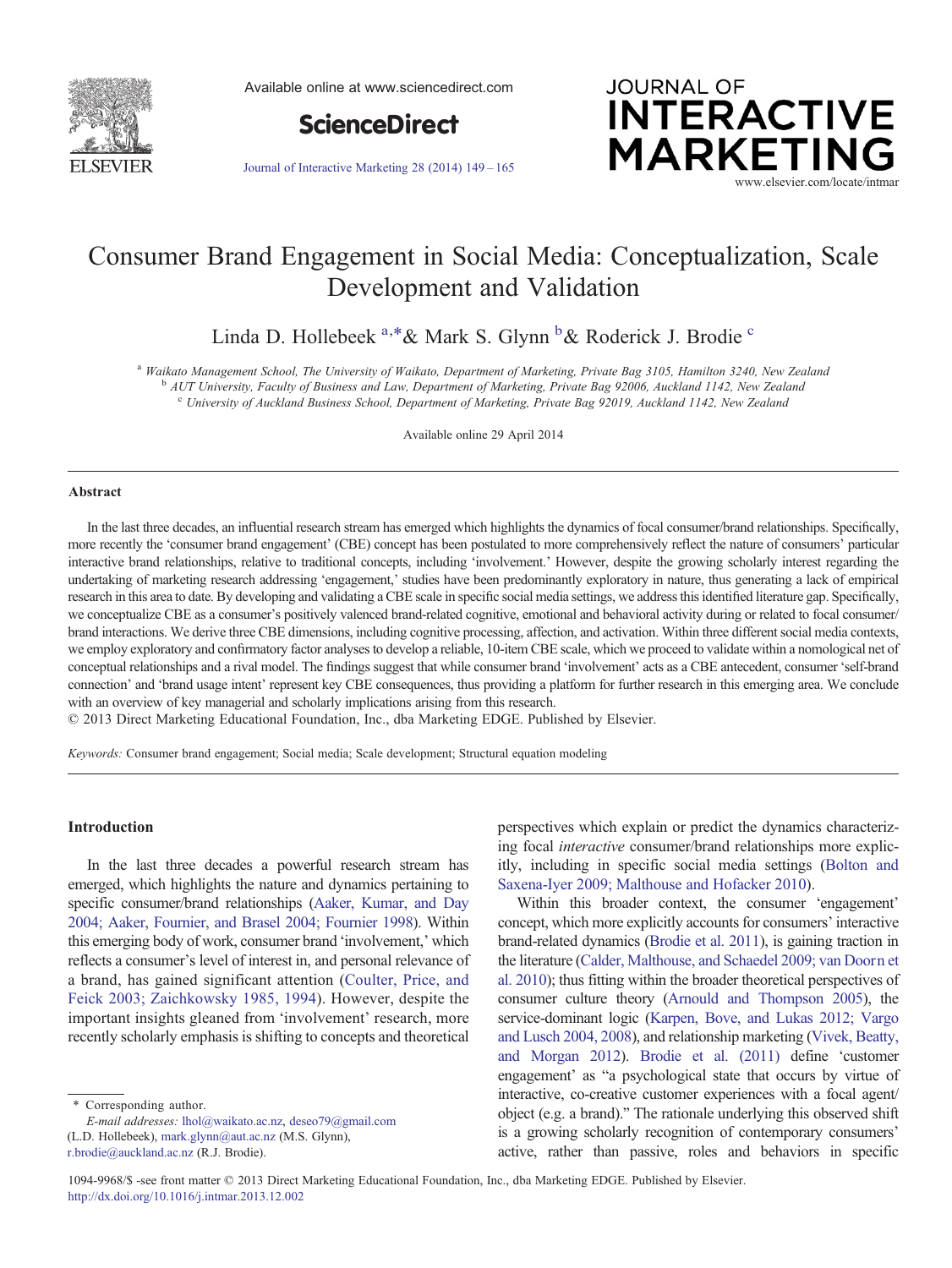brand-based processes [\(Hoffman and Novak 1996; Pagani,](#page--1-0) [Hofacker, and Goldsmith 2011; Prahalad 2004; Ramani and](#page--1-0) [Kumar 2008; Singh and Sonnenburg 2012](#page--1-0)). However, despite preliminary claims, insights into consumers' 'engagement'-related dynamics remain sparse and largely lacking measurement capability and empirical validation to date.

Increasing levels of consumers' brand engagement (CBE) are expected to be conducive to the attainment of superior organizational performance outcomes, including sales growth, cost reductions, brand referrals, enhanced consumer contributions to collaborative product development processes, enhanced co-creative experiences, and superior profitability [\(Bijmolt et al.](#page--1-0) [2010; Nambisan and Baron 2007; Prahalad 2004; Sawhney,](#page--1-0) [Verona, and Prandelli 2005](#page--1-0)). Consequently, CBE has been viewed to represent a key new metric for gaging brand performance ([Bowden 2009; Kumar et al. 2010; MSI](#page--1-0)—Marketing Science [Institute, 2010](#page--1-0)).

Despite significant practitioner interest, the undertaking of scholarly, empirical CBE research has lagged behind, resulting in a limited understanding of the concept and its measurement to date ([Bolton 2011; Verhoef, Reinartz, and Krafft 2010](#page--1-0)). As such, this research responds directly to calls for the undertaking of 'engagement' scale development research in marketing made in [Brodie et al. 2011; Leeflang 2011; MSI](#page--1-0)—Marketing Science [Institute 2010](#page--1-0). A key exception is provided in Calder, Malthouse, and Schaedel (2009, p 322) i.e., 'online engagement' (OE) scale designed to measure the second-order construct of engagement manifested in "various types of first-order experiences." Despite important insights gleaned, the authors' perspective differs, conceptually, to ours in at least three ways.

First, in contrast to Calder, Malthouse, and Schaedel (2009), our proposed model explicitly reflects consumers' engagement with specific brands. Second, as outlined in the section titled 'CBE Conceptual Development', the notion of interactive consumer/ brand relationships pervades each of our proposed CBE dimensions, rather than existing as an independent dimension, as in the Calder, Malthouse, and Schaedel (2009) model. Third, we offer a more parsimonious 10-item measurement tool comprising three CBE dimensions, relative to the Calder, Malthouse, and Schaedel (2009) proposed eight-dimensional view of OE comprising 37 items.

Further, our model exhibits conceptual divergence from Sprott, Czellar, and Spangenberg's (2009, p 92) 'brand engagement in self-concept' (BESC) scale designed to gage "an individual difference representing consumers' propensity to include important brands as part of how they view themselves". Specifically, following Brodie et al. (2011), we posit 'interactive experience' to represent a core hallmark typifying 'engagement.' However, the conceptual scope of BESC limits the emergence of the interactive nature of 'engagement' [\(Bezjian-Avery, Calder, and Iacobucci 1998;](#page--1-0) [Leeflang 2011](#page--1-0)). Hence we adopt a more comprehensive approach focused on the interactively generated nature of CBE, as outlined in further depth in the Literature Review: 'Engagement'. Specifically, in four studies we conceptualize CBE and develop and validate a CBE measurement scale.

The CBE scale developed in this paper is expected to generate the following contributions. First, we anticipate the future deployment of our scale to generate enhanced managerial knowledge regarding the attainment of enhanced organizational performance outcomes, including heightened consumer brand loyalty. Second, the proposed CBE conceptualization and scale contribute novel insights to the emerging 'engagement' literature in marketing. This paper has three major objectives: (1) By developing a CBE conceptualization and an associated measurement instrument which build directly on previous research, this paper seeks to contribute further insights into the nature, dimensionality and measurement of 'engagement' which are limited in the literature to date; (2) By exploring focal CBE conceptual relationships, we provide an enhanced understanding of the nature and directionality of these specific conceptual associations; (3) We show the CBE scale exhibits construct validity.

The next section provides a literature review, followed by an overview of the exploratory qualitative research undertaken for the definitional and conceptual development of CBE (study 1). Next, study 2 applies the proposed CBE conceptualization in a series of exploratory factor analyses to better understand the factorial structure, dimensionality and preliminary items reflecting CBE using a sample of 194 undergraduate students. Employing a new sample of 554 consumers, study 3 documents the undertaking of a series of confirmatory factor analyses serving to corroborate the three-factor, 10-item CBE scale. Next, we adopt an additional sample of 556 consumers in study 4 to explore CBE within a broader nomological net of conceptual relationships from which we draw a number of conclusions.

### Literature Review: 'Engagement'

While 'engagement' has received considerable attention across a number of academic disciplines, including social psychology and organizational behavior, the concept has transpired in the marketing literature only relatively recently [\(Brodie et al. 2011;](#page--1-0) [Leeflang 2011\)](#page--1-0). In this emerging literature, 'engagement' has been viewed as a promising concept expected to provide enhanced predictive and explanatory power of focal consumer behavior outcomes, including brand loyalty ([Avnet and Higgins 2006a,b;](#page--1-0) [Pham and Avnet 2009; Schau, Muñiz, and Arnould 2009\)](#page--1-0).

We provide an overview of reviewed 'engagement' conceptualizations proposed in the marketing literature in Table 1, which reveals the following observations. First, we identify a number of 'engagement'-based concepts, including 'consumer-' and 'customer engagement' ([Brodie et al. 2011; van Doorn et al.](#page--1-0) [2010](#page--1-0)), 'community engagement' (Algesheimer, Dholakia, and Hermann 2005), and so on. Specifically, the multiplicity of emerging 'engagement'-based concepts highlights the nascent developmental state of 'engagement' research in marketing to date. Following Brodie et al. (2013), the focus in the remainder of this paper is on consumers' engagement with particular brands.

Second, 'engagement' reflects a motivational state (van Doorn et al. 2010), which occurs by virtue of an individual's (i.e. the 'engagement subject') focal interactive experiences with a particular object or agent (i.e. the 'engagement object;' Hollebeek 2011a/b), which is key for many online offerings [\(Malthouse and](#page--1-0) [Hofacker 2010; Sawhney, Verona, and Prandelli 2005; Shankar](#page--1-0) [and Batra 2009](#page--1-0)). While key 'engagement subjects' cited in the